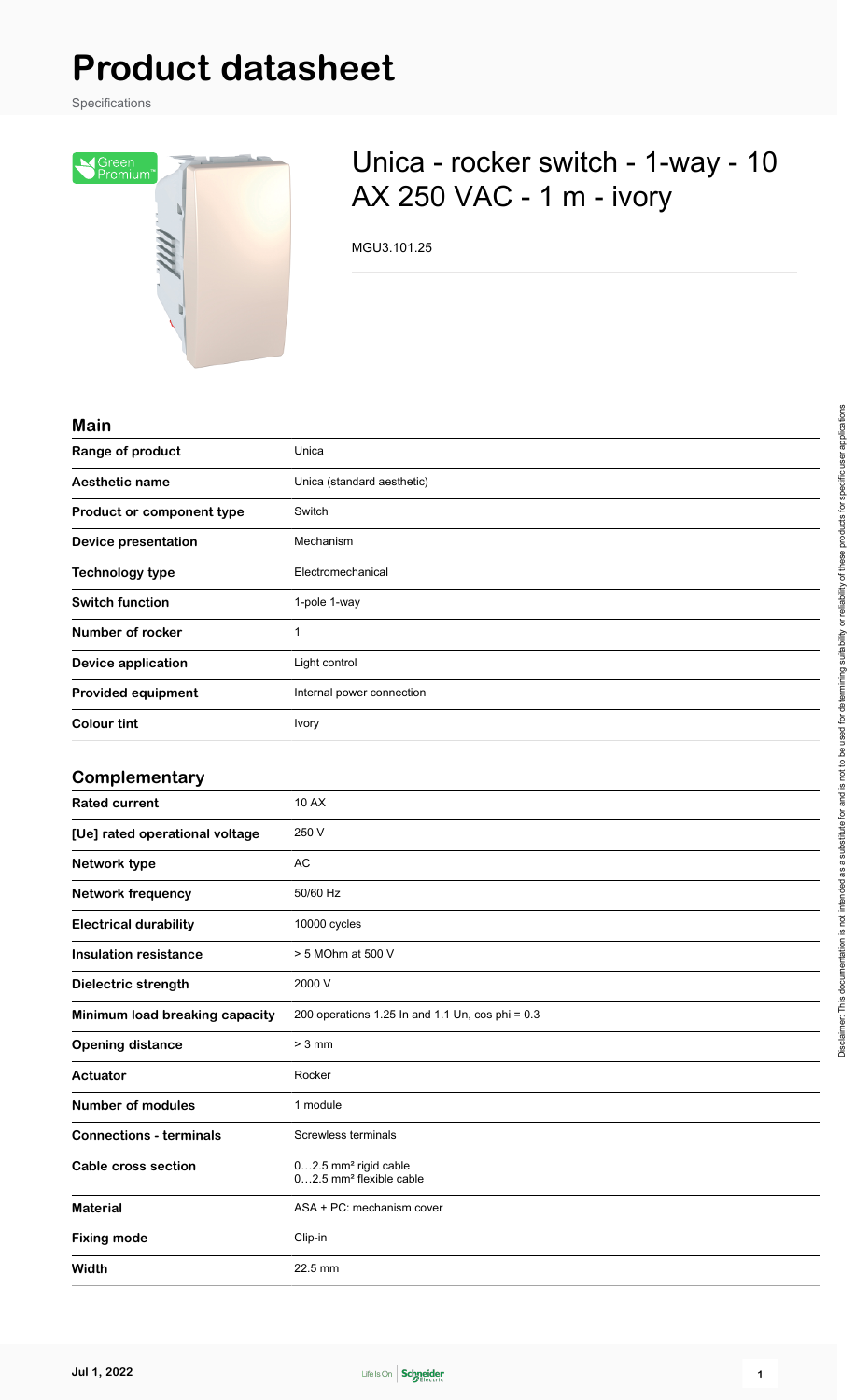| Height                                   | 45 mm                                                                                                 |
|------------------------------------------|-------------------------------------------------------------------------------------------------------|
| <b>Depth</b>                             | 34 mm                                                                                                 |
| <b>Embedding depth</b>                   | 22 mm                                                                                                 |
| Net weight                               | 0.0174 kg                                                                                             |
| Ambient air temperature for<br>operation | 2535 °C                                                                                               |
| Ambient air temperature for<br>storage   | 050 °C                                                                                                |
| <b>Standards</b>                         | <b>EMC</b> directive<br>LV directive<br>EN 60669-1                                                    |
| Environment                              |                                                                                                       |
| IP degree of protection                  | <b>IP20</b>                                                                                           |
| IK degree of protection                  | IK01                                                                                                  |
| <b>Environmental characteristic</b>      | Bleach<br>Alcohol<br>UV resistant<br>Petrol<br>Oil<br>Acetone<br>Liquid soap<br>Window-cleaning fluid |
| <b>Packing Units</b>                     |                                                                                                       |
| <b>Unit Type of Package 1</b>            | <b>PCE</b>                                                                                            |
| <b>Number of Units in Package 1</b>      | 1                                                                                                     |
| Package 1 Weight                         | 22.0 <sub>g</sub>                                                                                     |
| Package 1 Height                         | 4 cm                                                                                                  |
| Package 1 width                          | 6.5 cm                                                                                                |
| Package 1 Length                         | 6.8 cm                                                                                                |
| <b>Unit Type of Package 2</b>            | BB1                                                                                                   |
| <b>Number of Units in Package 2</b>      | 10                                                                                                    |
| Package 2 Weight                         | 274.0 g                                                                                               |
| Package 2 Height                         | 4.6 cm                                                                                                |
| Package 2 width                          | 13.6 cm                                                                                               |
| Package 2 Length                         | 33.6 cm                                                                                               |
| <b>Unit Type of Package 3</b>            | S03                                                                                                   |
| Number of Units in Package 3             | 120                                                                                                   |
| Package 3 Weight                         | 3.775 kg                                                                                              |
| Package 3 Height                         | 30 cm                                                                                                 |
| Package 3 width                          | 30 cm                                                                                                 |
| Package 3 Length                         | 40 cm                                                                                                 |
| Offer Suctainability                     |                                                                                                       |

| Green Premium product                   |  |
|-----------------------------------------|--|
| <b>REACh Declaration</b>                |  |
| Yes                                     |  |
| Compliant<br><b>EU RoHS Declaration</b> |  |
|                                         |  |